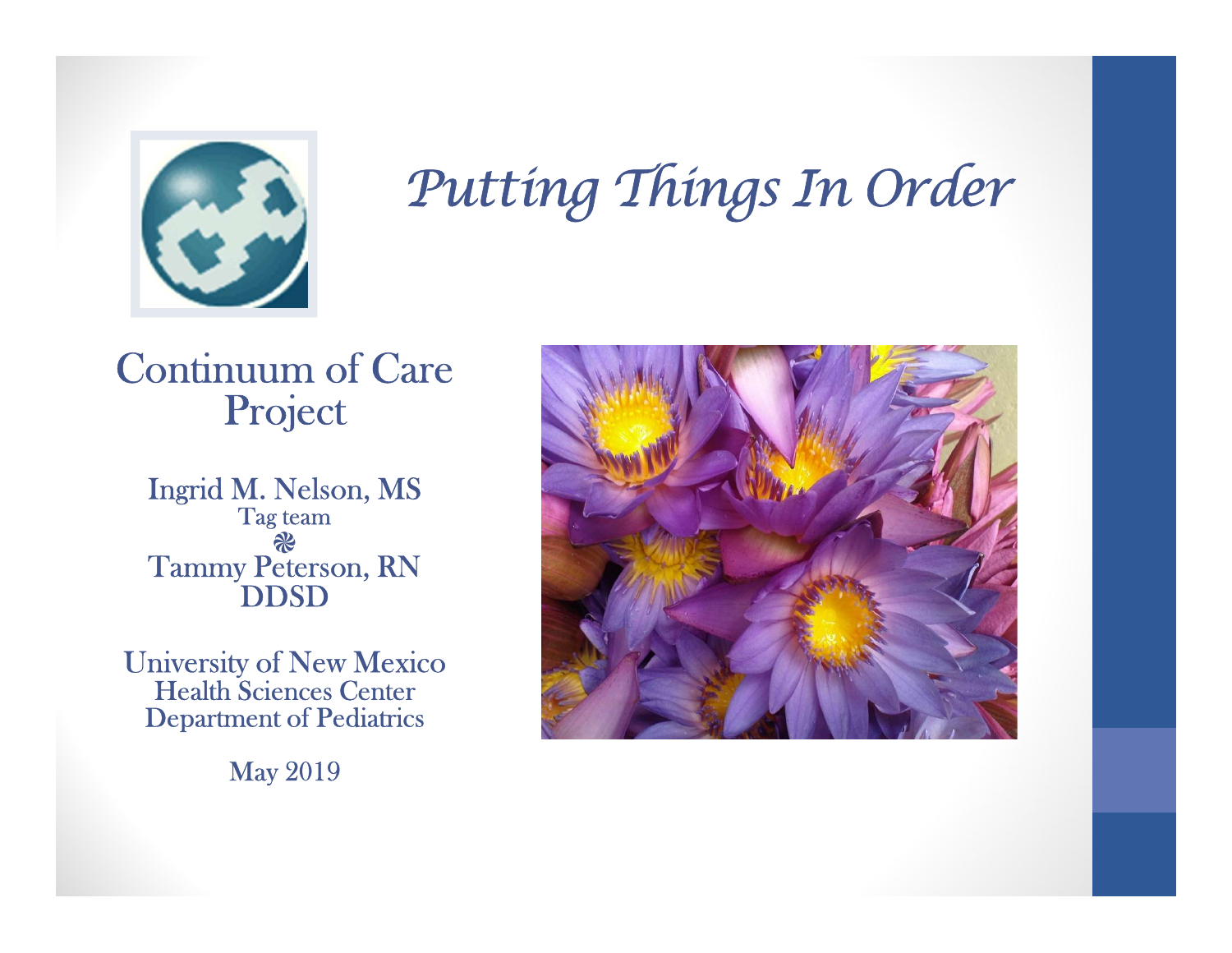# Healthcare Decision Maker at the Helm

### Checking on the Forms along with wishes:

- **Healthcare Decision Maker at the Helm**<br>Checking on the Forms along with wishes:<br>
<br>
<br> **a** Advance Directives- Individual must have capacity –<br> *Five Wishes* for example<br>
<br> **a** Power of Attorney (POA) –Individual must have Five Wishes for example
- Power of Attorney (POA) –Individual must have capacity to **Healthcare Decision Maker at the Heln**<br>ecking on the Forms along with wishes:<br>Advance Directives- Individual must have capacity -<br>*Five Wishes* for example<br>Power of Attorney (POA) -Individual must have capacity<br>choose Age **Healthcare Decision Maker at the Helm**<br>
Checking on the Forms along with wishes:<br>  $\square$  Advance Directives-Individual must have capacity –<br> *Five Wishes* for example<br>  $\square$  Power of Attorney (POA) -Individual must have cap
- 
- DDSD Surrogate Decision Maker Form
- **Q DNR, NM Medical Order for Scope of Treatment (MOST)** and EMS DNR
- Update necessary DDSD forms and health-related plans to reflect the patient's current health condition
- IDT meetings to update and connect; members to: know the plan, commit to it and be accessible, be flexible to change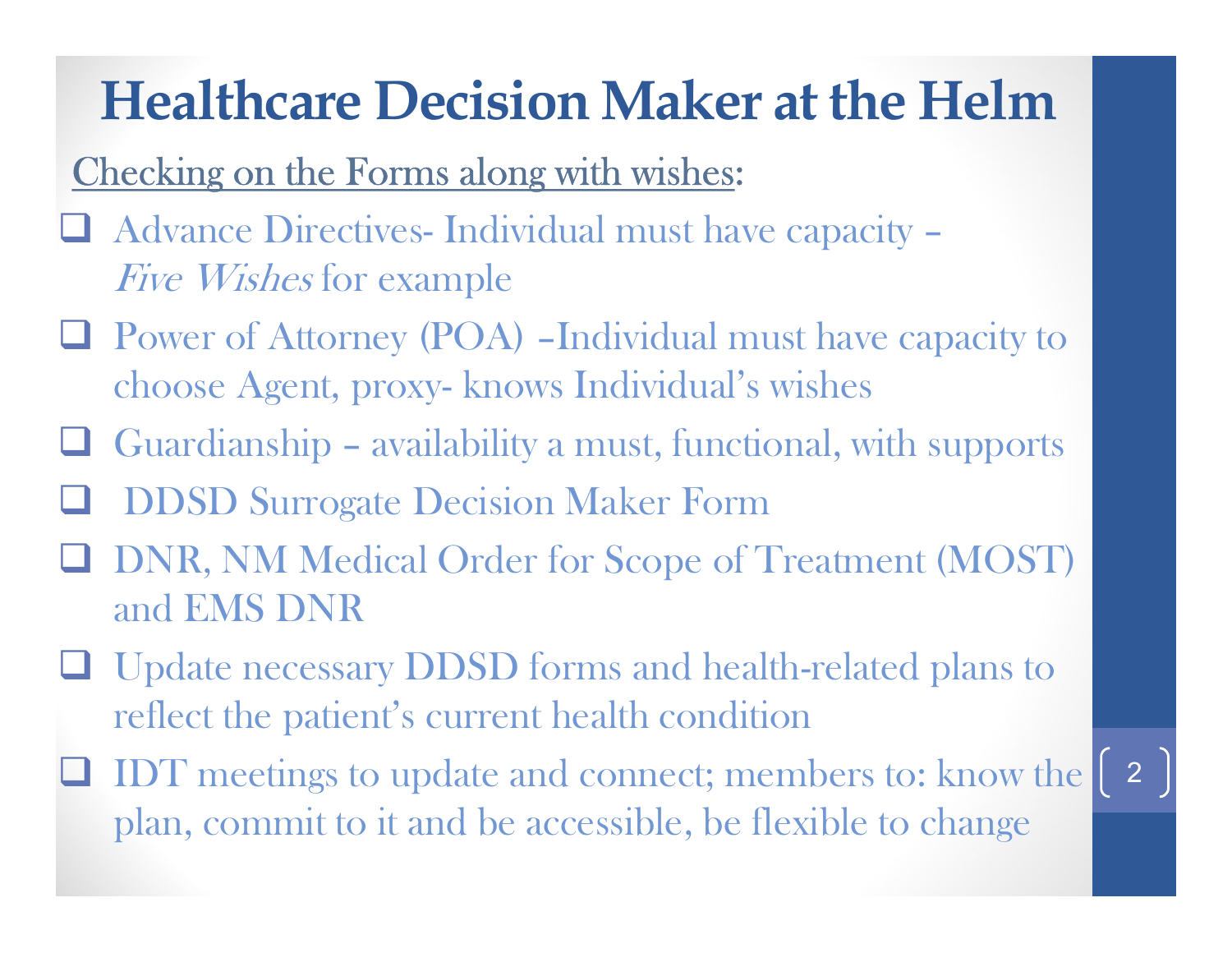# Let's Choose a Hospice to Meet patient's needs – Let's not Procrastinate

- Let's Choose a Hospice to Meet<br>patient's needs Let's not Procrastinate<br>Determine what are the needs at the time- they may change<br>and you will need to make those changes accordingly –<br>adaptability and support is key and you will need to make those changes accordingly – adaptability and support is key **patient's needs – Let's not Procrastinate**<br>
Determine what are the needs at the time- they may change<br>
and you will need to make those changes accordingly –<br>
adaptability and support is key<br>
• Confirming Residential Agen
- Confirming Residential Agency's standpoint on E of L, Hospice, DNR, etc. What supports can they assure?
- and provides assistance: distinguish Hospice from DDSD
- List of some of the Pertinent questions to ask each Hospice Agency in order to make an informed decision. Crux: where, when and how services are rendered and communication methods and frequency

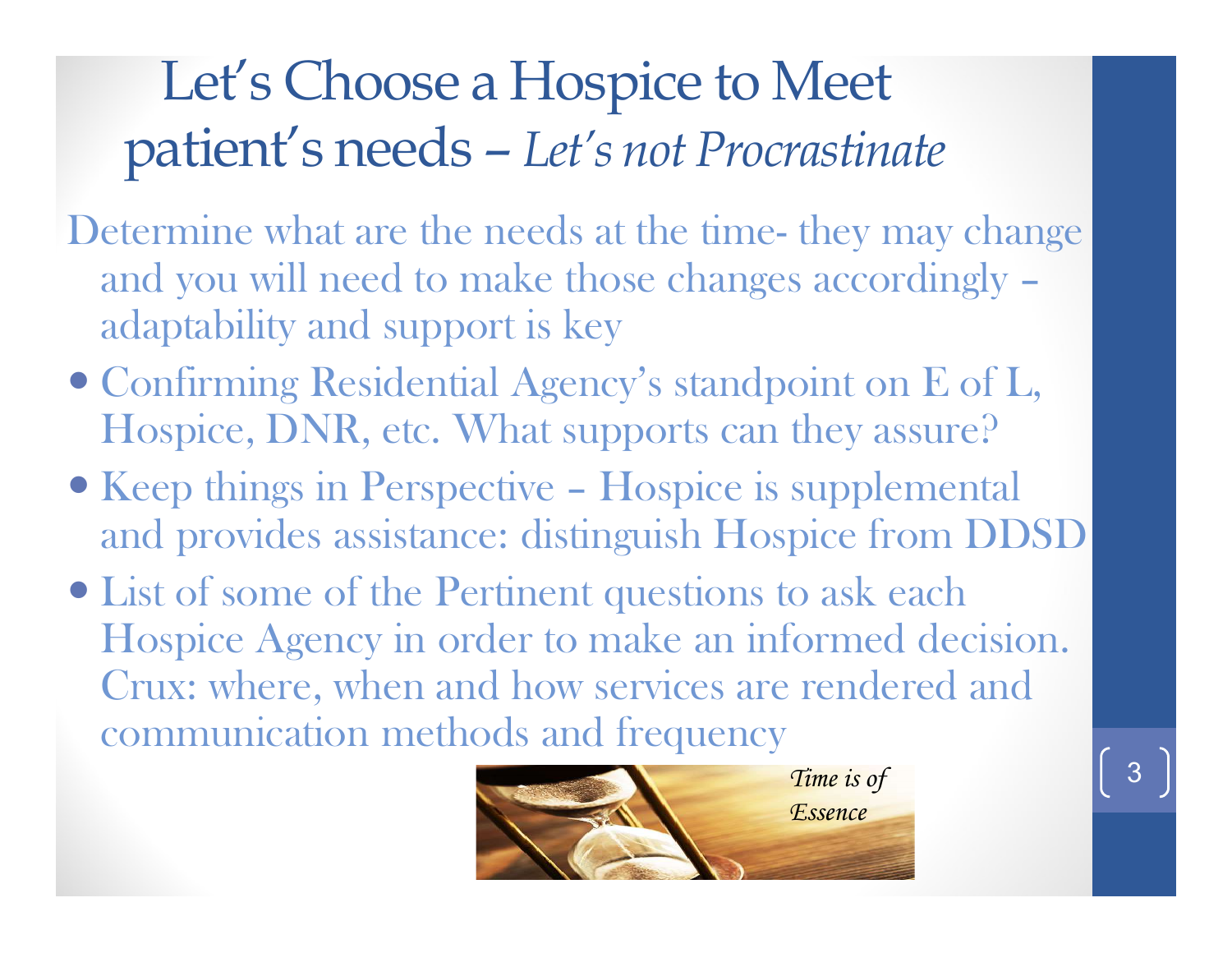# Some Questions to consider when choosing a Hospice Agency

- How long has this agency been in existence, familiarity in working with I/DD patients; references, accreditation and licensure?
- Where, when and how are hospice services provided?
- Will hospice provide a hospital bed and/or medical equipment as needed?
- What process will address the patient or family concerns?
- How does the PCP and other specialist fit in with hospice?
- If there are areas that have not been addressed or we notice a pattern of problems, can we have another home meeting (s)?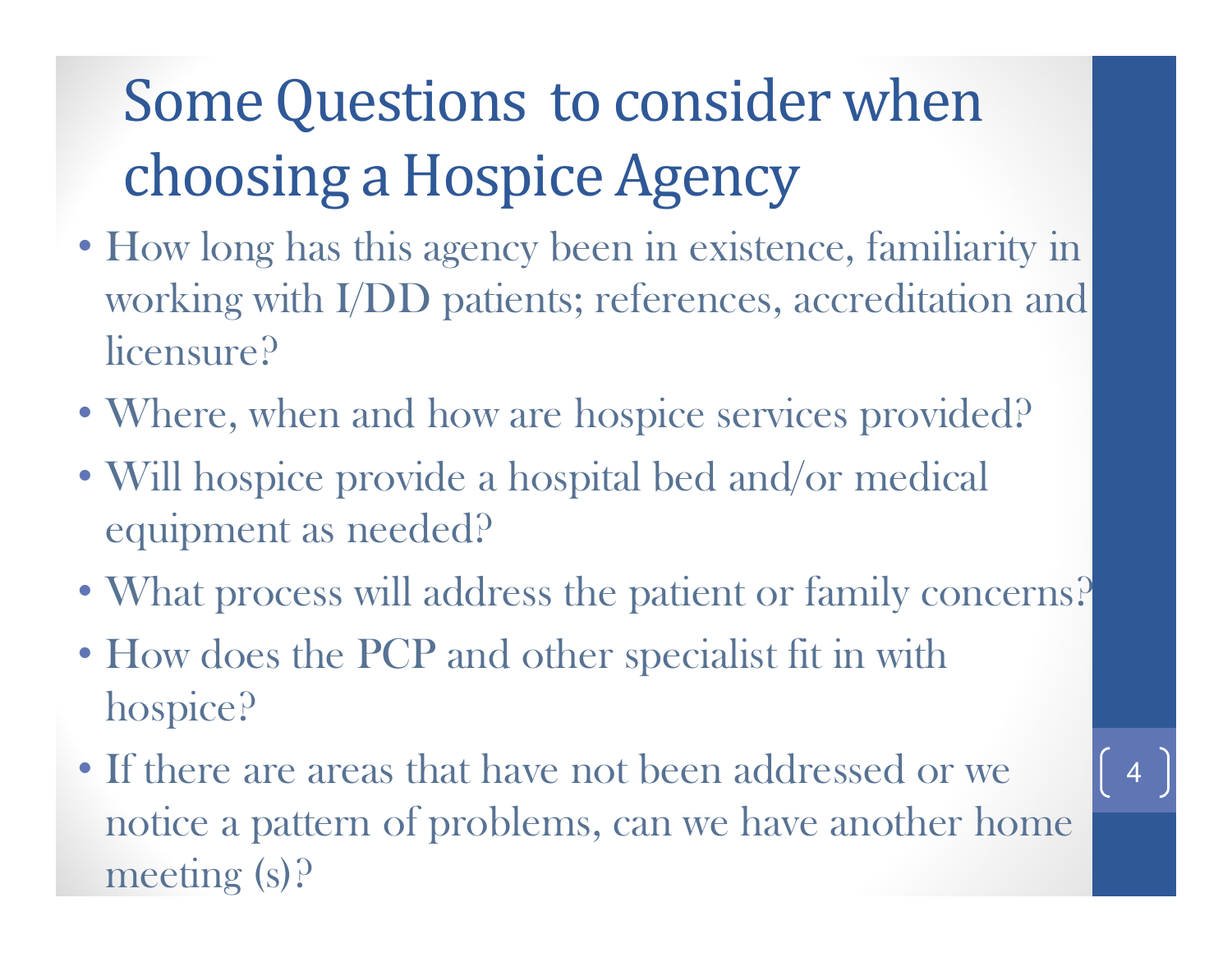## Some Questions to consider when choosing a Hospice Agency

- Is there a maximum number of hours that Hospice will provide each week?
- What about hospice in nursing homes?
- What about clergy or religious services?
- Is the staff available 24/7 especially if needed in an emergency?
- What support services does this hospice agency provide; what about emotional support?
- Will someone explain about the grief process and is this service provided throughout and even after...?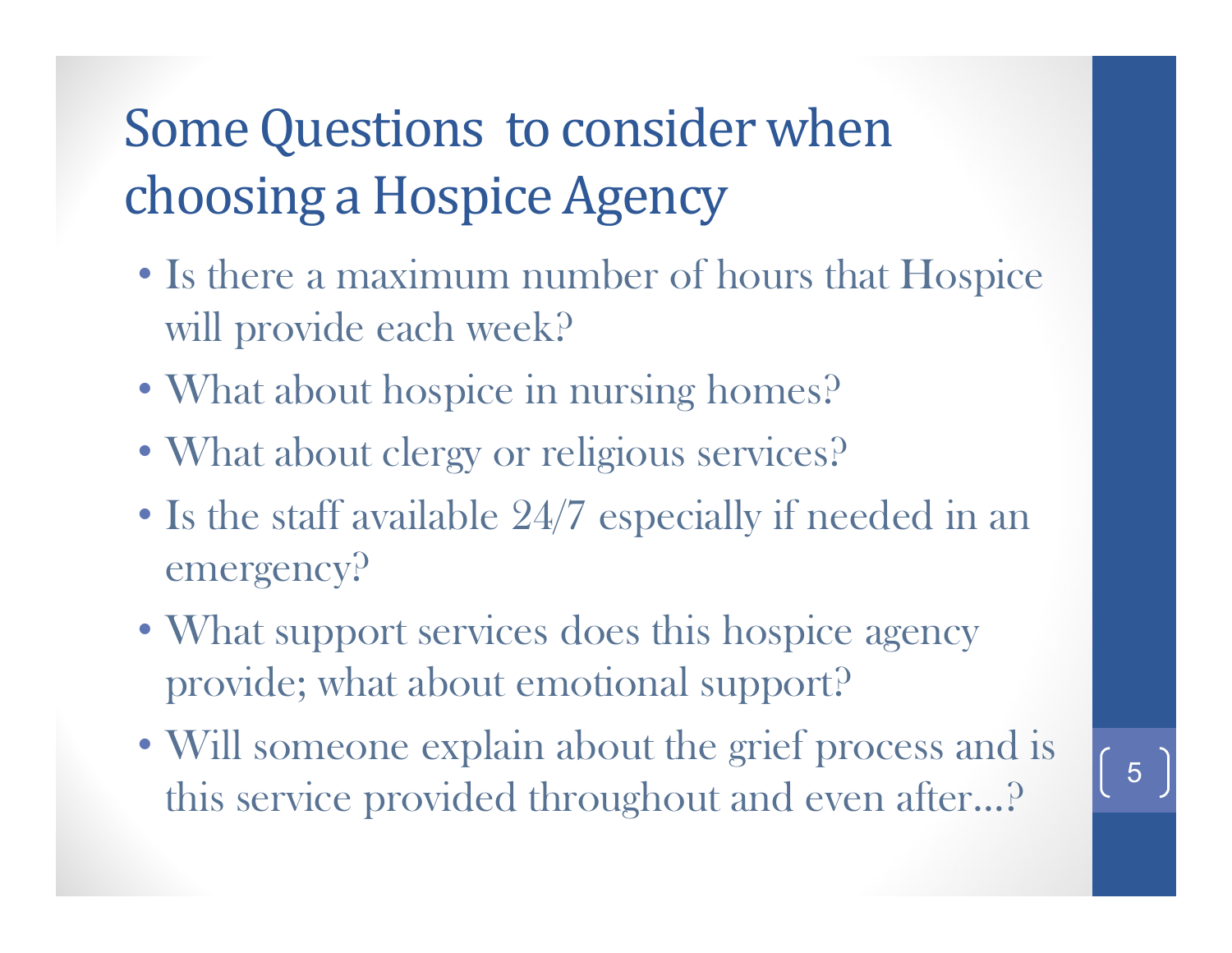## Some Questions to consider when choosing a Hospice Agency

- Does hospice provide help after (business) hours, nights, holidays, weekends?
- Do you also offer Palliative care ?
- How does hospice manage pain especially if patient is non-verbal and solely relies on residential staff?
- If the patient's condition gets worse can s/he go to the hospital and who makes that call?
- Will hospice be there for him/her in the final hours?
- What happens if the patient passes away at home?  $\begin{array}{|c|c|} \hline \textbf{6} & \textbf{6} \end{array}$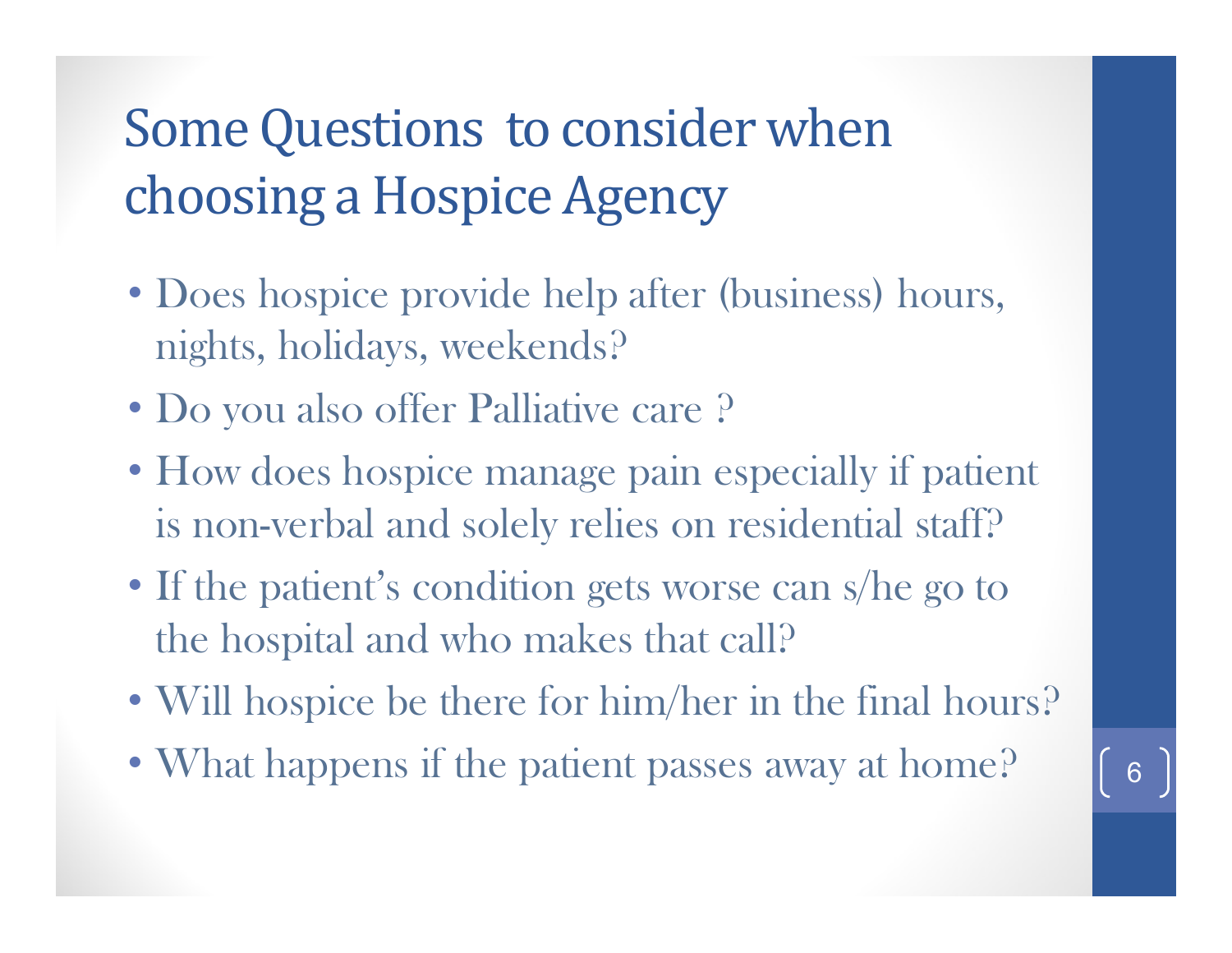# A lot to do – take care, knowing<br>u are loved and you are not alone you are loved and you are not alone

- Word of Mouth and referrals
- Support & Assistance from CM, Agency Nurse, Regional RNs, Hospice team, IDT member(s)
- Getting the right fit and going with your gut
- Check the boxes



- Word of Mouth and referrals<br>
 Support & Assistance from CM, Agency Nurse,<br>
Regional RNs, Hospice team, IDT member(s)<br>
 Getting the right fit and going with your gut<br>
 Check the boxes<br>
 Be prepared to tighten up loose Go" knowing the patient's memberships, passwords, social media, Facebook, any subscriptions, book clubs, etc.
- Next Phases & Grief Counseling, seek Resources be open to being consoled, open your heart